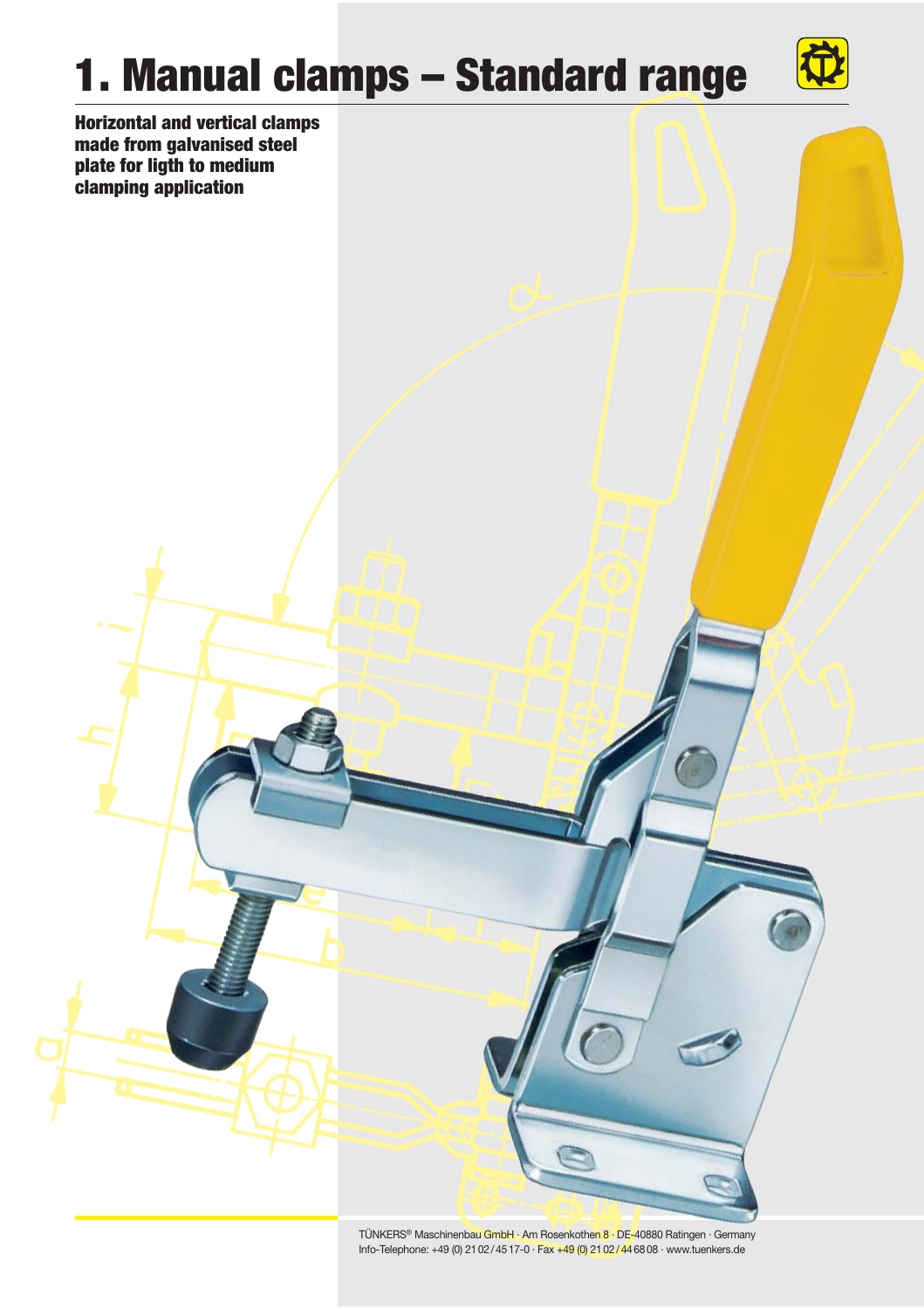### **Clamping tools for professionals**



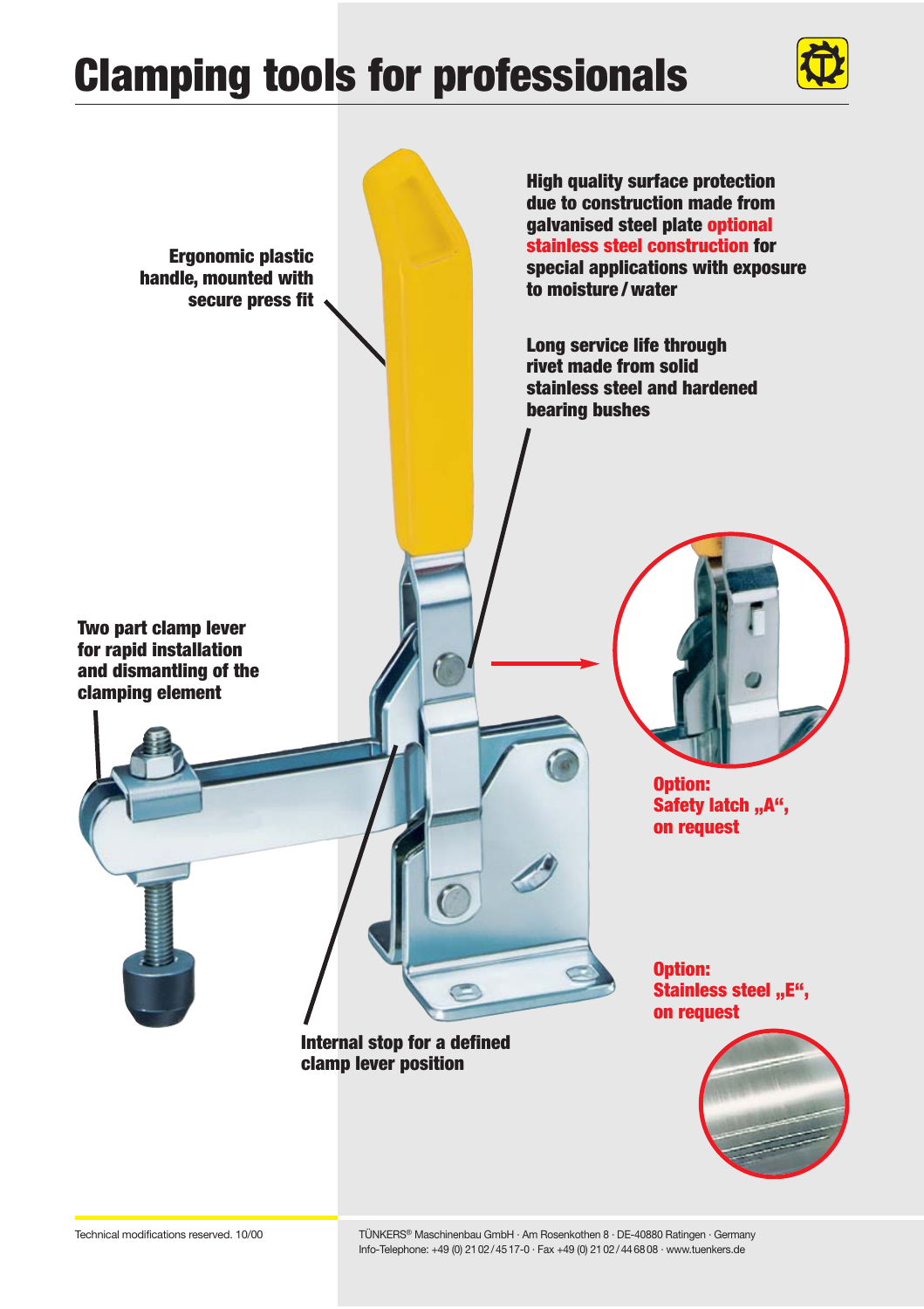# **The TÜNKERS® product code**





**An overview of the types**

- ${\bf T2} \rightarrow$  standard mamual clamps, vertical or horizontal design
- $T3 \rightarrow$  locking clamps
- ${\bf T5} \rightarrow$  industrial manual clamps, vertival or modular design
- $T6 \rightarrow$  push and pull clamps

#### **Order code for manual clamps**

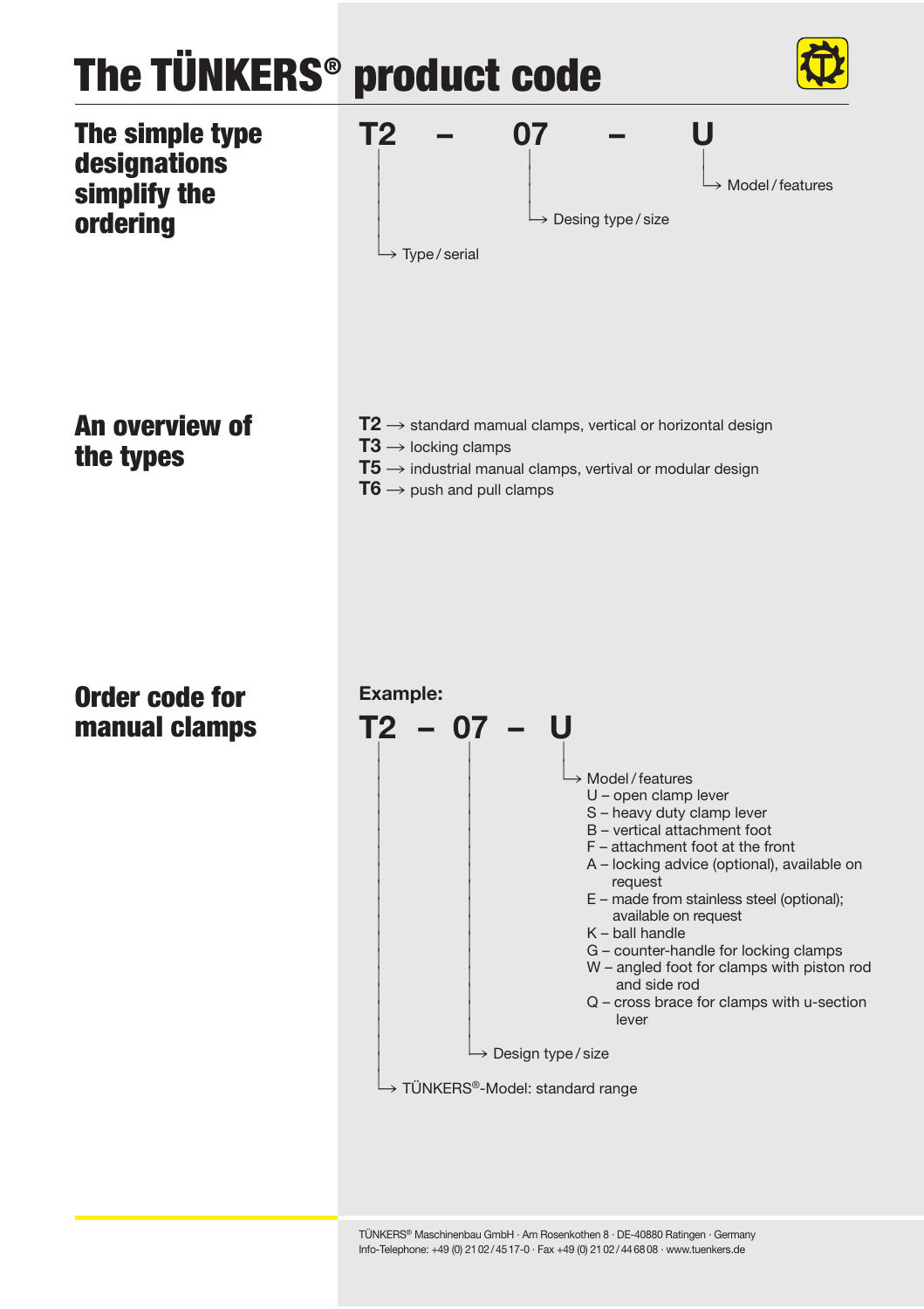### **Vertical clamp T 2-.. U**



 $\bullet$ <sup>p</sup> </u> €

 $\leftrightarrow$ 

 $\epsilon$ 

#### **U-arm standard base**

**Option:** Stainless steel version F<sup>"</sup> version with safety latch "A" on request



Delivery: with accessoires to mount setscrew

### **Vertical clamp T 2-.. UB**

#### **U-arm vertical base**

**Option:** Stainless steel version "E" version with safety latch "A"<br>auf Anfrage



Delivery: with accessoires to mount setscrew



Type | Clamping force | heigh | width | hw | clamp | weigth<br>| F1 [kN] | F2 [kN] | F1 | screw | g **T 2-01 U** 0,8 1,1 105 60 -4÷ 3 M 5x 30 105 **T 2-02 U** 1,0 1,2 144 82 -3÷ 6 M 6x 35 175 **T 2-07 U** 1,8 2,5 206 112 0÷ 12 M 8x 45 335 **T 2-10 U** 2,0 3,0 230 140 -8÷ 21 M 8x 65 630 **T 2-47 U** 3,0 5,0 300 195 10÷ 34 M12x 80 1480 **T 2-67 U** 3,5 5,5 356 230 27÷157 M12x110 2200 Type | a | b | c | d | e | f | g | h | i | k | l | m | n | o | q | α **T 2-01 U** 5 38 16,0 4,5 19 14 – 20 10 5,5 – 24 – – 12 95° **T 2-02 U** 6 51 20,0 5,5 25 20 24,0 25 12 5,0 12,5 30 27 – 13 105° **T 2-07 U** 8 80 19,0 6,5 43 27 – 34 18 7,5 – 32 – – 16 105° **T 2-10 U** 10 100 32,0 8,5 61 30 – 42 20 13,0 – 45 – – 22 105° **T 2-47 U** 14 142 45,0 8,5 88 40 45,0 55 25 9,5 31,5 50 45 5 31 115°<br>**T 2-67 U** 14 165 50,0 10,5 90 55 - 85 30 12,5 - 70 - - 35 105° **T 2-67 U** 14 165 50,0 10,5 90 55 – 85 30 12,5 – 70 – – 35 105°

西山

 $\overline{\oplus}$ 

 $\triangle$ 

 $\epsilon$ 

| Type            | F1 [kN] | Clamping force<br>F <sub>2</sub> [kN] | heigh | width | hw           | clamp<br>screw | weigth<br>g |
|-----------------|---------|---------------------------------------|-------|-------|--------------|----------------|-------------|
| <b>T2-01 UB</b> | 0.8     | 1,1                                   | 115   | 60    | $2 \div 9$   | M 5x 30        | 105         |
| <b>T2-02 UB</b> | 1,0     | 1,2                                   | 157   | 82    | $5 \div 14$  | M 6x 35        | 175         |
| <b>T2-07 UB</b> | 1,8     | 2.5                                   | 220   | 112   | $8 + 20$     | M 8x 45        | 335         |
| <b>T2-10 UB</b> | 2.0     | 3.0                                   | 252   | 140   | $5 + 33$     | M 8x 65        | 630         |
| <b>T2-47UB</b>  | 3.0     | 5.0                                   | 321   | 195   | $22 \div 45$ | M12x 80        | 1480        |
| <b>T2-67 UB</b> | 3,5     | 5,5                                   | 372   | 230   | $46 \div 76$ | M12x110        | 2200        |
|                 |         |                                       |       |       |              |                |             |

| Type            | a  | h   | c. | d     | e  |    | g  | h   |    | k    |                  | m     | n                        | $\Omega$                | a  | $\alpha$    |
|-----------------|----|-----|----|-------|----|----|----|-----|----|------|------------------|-------|--------------------------|-------------------------|----|-------------|
| <b>T2-01 UB</b> | 5  | 38  | 16 | 4.5   | 19 | 14 |    | 31  | 10 | 5.5  | -                | 26.5  |                          | 5.0                     | 12 | $95^\circ$  |
| <b>T2-02 UB</b> | 6  | 51  | 20 | 5.5   | 25 | 20 | 30 | 38  | 12 | 5.0  | $12.5$ 33.0 31.5 |       |                          | 5.5                     | 13 | $105^\circ$ |
| <b>T2-07 UB</b> | 8  | 80  | 19 | 6.5   | 43 | 27 |    | 48  | 18 | .5   | -                | 42.0  |                          | 6.0                     | 16 | $105^\circ$ |
| <b>T2-10 UB</b> | 10 | 100 | 32 | 8.5   | 61 | 30 | -  | 65  | 20 | 13.0 | -                | 55.5  | $\overline{\phantom{a}}$ | 8.0                     | 22 | $105^\circ$ |
| <b>T2-47 UB</b> | 14 | 142 | 45 | 8.5   | 88 | 40 | 64 | 76  | 25 |      |                  |       |                          | 9.5 31.5 66.5 64.0 10.0 | 31 | $115^\circ$ |
| <b>T2-67 UB</b> | 14 | 165 | 50 | 110,5 | 90 | 55 | -  | 116 | 30 | 12.5 | -                | 104.0 | -                        | 10.0 <sub>l</sub>       | 35 | $105^\circ$ |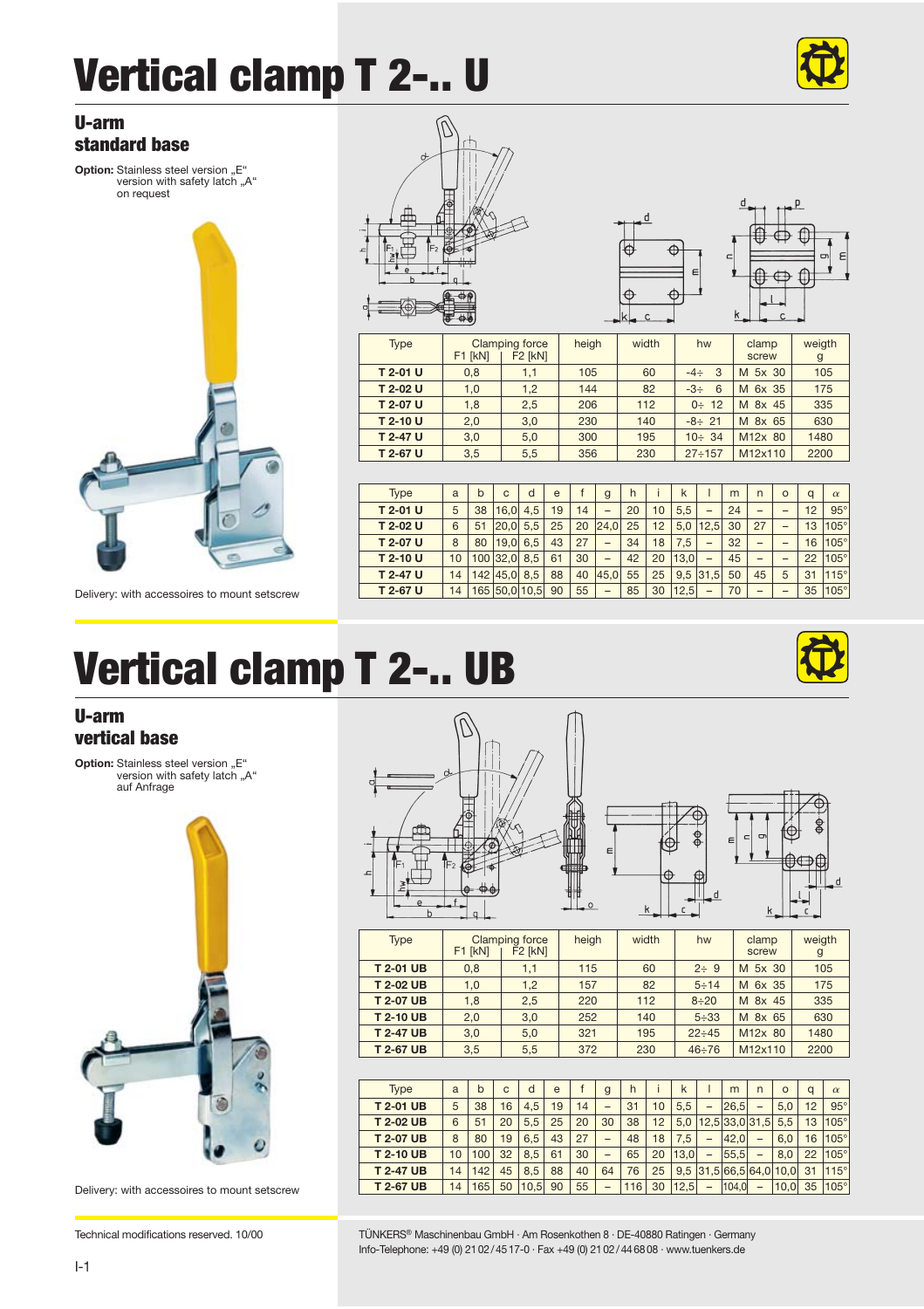### **Vertical clamp T 2-.. S**



#### **solid arm standard base**

**Option:** stainless steel version ..E" version with safety latch "A" on request







| <b>Type</b> | F1 [kN]    | Clamping force<br>F <sub>2</sub> [kN] | heigh | width | hw           | clamp<br>screw       | weigth<br>g |
|-------------|------------|---------------------------------------|-------|-------|--------------|----------------------|-------------|
| T 2-07 S    | 1.8        | 2.5                                   | 206   | 112   | 0:12         | M 8x 45              | 340         |
| $T$ 2-10 S  | 2.0<br>3,0 |                                       | 230   | 140   | $-8 \div 21$ | M 8x 65              | 585         |
| T 2-47 S    | 3.0<br>5.0 |                                       | 300   | 195   | $10 - 34$    | M <sub>12</sub> x 80 | 1480        |
| $T$ 2-67 S  | 3.5<br>5.5 |                                       | 356   | 230   | 27:57        | M12x110              | 2200        |

| <b>Type</b> | a               | h  | c  | d    | è  |    | g  | h  |    | k    |            | m  | n  | $\circ$ | a  | $\alpha$    |
|-------------|-----------------|----|----|------|----|----|----|----|----|------|------------|----|----|---------|----|-------------|
| T 2-07 S    | 6               |    | '9 | 6.5  | 43 | 27 |    | 34 | 18 | .5   |            | 32 | -  |         | 6  | $105^\circ$ |
| $T$ 2-10 S  | 8               |    | 32 | 8.5  | 61 | 30 | -  | 42 | 20 | 13.0 |            | 45 | -  |         | 22 | $05^\circ$  |
| T 2-47 S    | 10              | 43 | 45 | 8.5  | 88 | 40 | 45 | 55 | 25 |      | $9,5$ 31,5 | 50 | 45 | 5       |    | $15^\circ$  |
| T 2-67 S    | 10 <sup>1</sup> | 67 | 50 | 10.5 | 90 | 55 | -  | 85 | 30 | 12.5 |            | 70 |    |         | 35 | 105°        |
|             |                 |    |    |      |    |    |    |    |    |      |            |    |    |         |    |             |

### **Vertical clamp T 2-.. SB**

#### **solid arm vertical base**

**Option:** stainless steel version "E"<br>"version with safety latch "A on request







| <b>Type</b>     | F1 [kN]    | Clamping force<br>F <sub>2</sub> [kN] | heigh | width | hw           | clamp<br>screw | weigth<br>g |
|-----------------|------------|---------------------------------------|-------|-------|--------------|----------------|-------------|
| <b>T2-07SB</b>  | 1.8<br>2.5 |                                       | 220   | 112   | $8 + 20$     | M 8x 45        | 400         |
| <b>T2-10SB</b>  | 2.0<br>3.0 |                                       | 252   | 140   | $5 + 33$     | M 8x 65        | 585         |
| <b>T2-47SB</b>  | 3.0        | 5.0                                   | 321   | 195   | $22 - 45$    | M12x 80        | 1480        |
| <b>T2-67 SB</b> | 3.5        | 5.5                                   | 356   | 230   | $46 \div 76$ | M12x110        | 2200        |

| Tvpe           | a               | h |                |      | è  |    | g  |                 |    | ĸ    |   | m       |    | $\circ$ | a              | $\alpha$    |
|----------------|-----------------|---|----------------|------|----|----|----|-----------------|----|------|---|---------|----|---------|----------------|-------------|
| <b>T2-07SB</b> | 6               |   | $\overline{9}$ | 6.5  | 43 | 27 |    | 48              | 18 | .5   |   | 42.0    |    | 6       |                | $105^\circ$ |
| <b>T2-10SB</b> | 8               |   | 32             | 8.5  | 61 | 30 | -  | 65              | 20 | 13.0 | - | 55.5    |    | 8       | 22             | $105^\circ$ |
| <b>T2-47SB</b> | 10 <sup>1</sup> |   | 45             | 8.5  | 88 | 40 | 64 | 76              | 25 | 9.5  |   | .5 66.5 | 64 |         | 2 <sub>1</sub> |             |
| <b>T2-67SB</b> |                 |   | 50             | 10.5 | 90 | 55 | -  | 16 <sub>1</sub> | 30 | 12.5 |   | 104.0   |    | 10      | 35             | 105°        |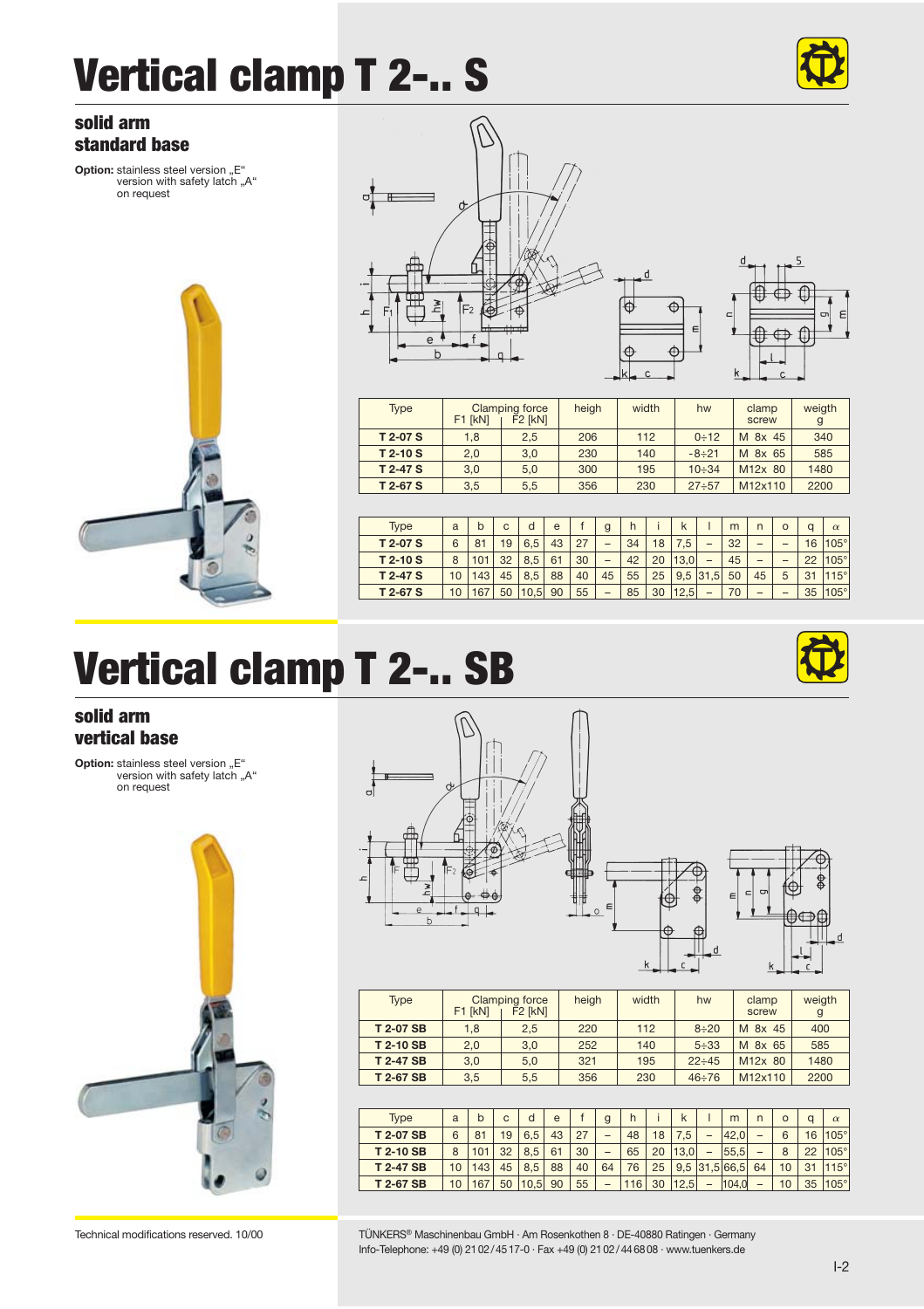## **Vertical clamp T 2-.. UF**



#### **U-arm front mounting**

**Option:** stainless steel version "E" version with safety latch "A" on request



**T**<br><del>-</del><br>Delivery: with accessoires to mount setscrew



| <b>Type</b>      | F1 [kN] | <b>Clamping force</b><br>F <sub>2</sub> [kN] | heigh | width | hw       | clamp<br>screw | weigth<br>g |
|------------------|---------|----------------------------------------------|-------|-------|----------|----------------|-------------|
| <b>T 2-07 UF</b> | 1.0     | 1.2                                          | 180   | 76    | $2 + 11$ | M6x35          | 220         |
| <b>T2-10 UF</b>  | 1.8     | 2.5                                          |       | 112   | $6 + 18$ | M8x45          | 400         |

| Tvpe             | a |    |             | e  |    | $\mathsf{g}$  | h  |    |                  | m |   | $\alpha$   | $\alpha$    |
|------------------|---|----|-------------|----|----|---------------|----|----|------------------|---|---|------------|-------------|
| <b>T 2-07 UF</b> |   | 40 | 25,5 5,5 25 |    | 9  | $\vert$ 20 61 |    |    | $12$ 6,0 37,0 32 |   | 5 | 24         | $105^\circ$ |
| <b>T2-10 UF</b>  |   |    | 65 28.5 6.5 | 43 | 11 | 24            | 71 | 18 | 7.0 42.5 38      |   | 6 | $\vert$ 31 | $105^\circ$ |

#### **Horizontal clamp T 2-.. U**

#### **U-arm standard base**

**Option:** stainless steel version "E"<br>"version with safety latch "A on request







| <b>Continued by the Continued State</b> |         |                                  |       |       |              |                |             |
|-----------------------------------------|---------|----------------------------------|-------|-------|--------------|----------------|-------------|
| Type                                    | F1 [kN] | Clamping force<br><b>F2 [kN]</b> | heigh | width | hw           | clamp<br>screw | weigth<br>g |
| T 2-05 U                                | 0.25    | 0.40                             | 23    | 86    | $-5 \div 2$  | M4x25          | 35          |
| T 2-13 U                                | 0.80    | 1,10                             | 30    | 130   | $-4 \div 3$  | M5x30          | 105         |
| T 2-17 U                                | 1.00    | 1.20                             | 44    | 176   | $-3 \div 6$  | M6x35          | 185         |
| T 2-27 U                                | 1.80    | 2.50                             | 48    | 221   | $-1 + 11$    | M8x45          | 320         |
| T 2-37 U                                | 2.00    | 3.00                             | 74    | 293   | $-6 \div 23$ | M8x65          | 700         |
| T 2-45 U                                | 3.00    | 5.00                             | 71    | 338   | $-1 \div 25$ | M8x65          | 1080        |

 $\overline{41}$ 

| Type     | a              | h   | c.   | d   | e  |    | g    | h  |    | k    |          | m         | $\overline{ }$ | a       |
|----------|----------------|-----|------|-----|----|----|------|----|----|------|----------|-----------|----------------|---------|
| T 2-05 U | $\overline{4}$ | 26  | 16.0 | 4.6 | 11 | 10 | 11.2 | 15 |    | 5.0  | -        | 15,6/16,0 |                | $\circ$ |
| T 2-13 U | 5              | 40  | 15.0 | 4.8 | 26 |    | 13.0 | 20 | 10 | 5.5  | -        | 22.0      | 18             | 5       |
| T 2-17 U | 6              | 64  | 26.0 | 5.5 | 35 | 22 | -    | 25 | 13 | 6.0  | 12.7     | 29.0      | 20             |         |
| T 2-27 U | 8              | 72  | 25.5 | 6.5 | 44 | 22 | -    | 33 | 15 | 7.0  | -        | 29.0      | 23             | 8       |
| T 2-37 U | 10             |     | 41.0 | 8.5 | 66 | 34 | -    | 44 | 20 |      | 8.0 20.5 | 43.0      | 29             |         |
| T 2-45 U | 10             | 121 | 41.5 | 8.5 | 78 | 30 | 41.5 | 46 | 25 | 12.5 |          | 41,5      |                | 9       |

Delivery: with accessoires to mount setscrew



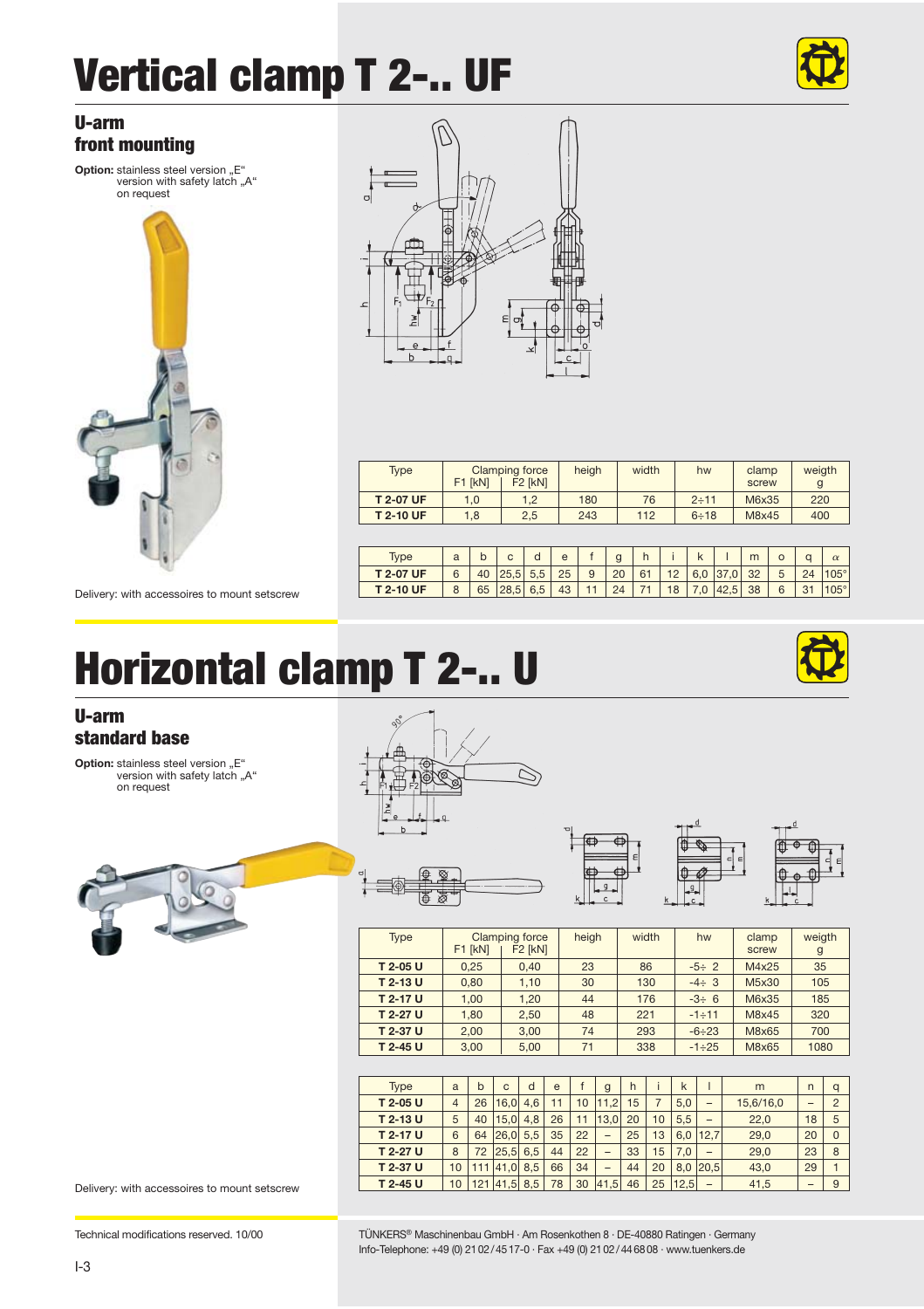### **Horizontal clamp T 2-.. UB**



Ó

Ó

et C  $\overline{a}$ 

> dr@  $0 - 0$

#### **U-arm vertical base**

**Option:** stainless steel version ..E" version with safety latch "A" on request





| $\mathbf b$     |           |                                  |       | $\overline{\phantom{0}}^0$ |              | ---            |             |
|-----------------|-----------|----------------------------------|-------|----------------------------|--------------|----------------|-------------|
| Type            | $F1$ [kN] | Clamping force<br><b>F2 [kN]</b> | heigh | width                      | hw           | clamp<br>screw | weigth<br>g |
| <b>T2-05 UB</b> | 0.25      | 0.40                             | 33,0  | 86                         | $0 \div 7$   | M4x25          | 35          |
| <b>T2-13 UB</b> | 0.80      | 1.10                             | 42,0  | 130                        | $3 \div 10$  | M5x30          | 105         |
| <b>T2-17 UB</b> | 1,00      | 1,20                             | 59,0  | 176                        | 7 ÷ 16       | M6x35          | 185         |
| <b>T2-27 UB</b> | 1,80      | 2.50                             | 63,5  | 221                        | $8 + 20$     | M8x45          | 320         |
| <b>T2-37 UB</b> | 2.00      | 3.00                             | 96,0  | 293                        | $9 + 38$     | M8x65          | 700         |
| <b>T2-45 UB</b> | 3.00      | 5.00                             | 91.5  | 338                        | $13 \div 37$ | M8x65          | 1080        |

⇘

| <b>Type</b>     | a  | h   | $\mathsf{C}$ | d   | $\theta$ |    | g                        | h  |    | k    |      | m  | n                        | $\circ$ | a              |
|-----------------|----|-----|--------------|-----|----------|----|--------------------------|----|----|------|------|----|--------------------------|---------|----------------|
| <b>T2-05 UB</b> | 4  | 26  | 16.0         | 4.6 | 11       | 10 | 11.2                     | 24 |    | 5.0  | -    | 20 | $\overline{\phantom{a}}$ | 3       | $\overline{2}$ |
| <b>T2-13 UB</b> | 5  | 40  | 15.0         | 4.8 | 26       | 11 | 13.0                     | 32 | 10 | 5.5  | -    | 27 | 25                       | 5       | 5              |
| <b>T2-17 UB</b> | 6  | 64  | 26.0         | 5.5 | 35       | 22 | $\overline{\phantom{a}}$ | 40 | 13 | 6.0  | 12.7 | 35 | 31                       | 5       | $\Omega$       |
| <b>T2-27 UB</b> | 8  | 72  | 25.5         | 6.5 | 44       | 22 | $\overline{\phantom{a}}$ | 48 | 15 | 7.0  | -    | 42 | 39                       | 6       | 8              |
| <b>T2-37 UB</b> | 10 |     | 41.0         | 8.5 | 66       | 34 | -                        | 66 | 20 | 8.0  | 20.5 | 59 | 52                       | 8       |                |
| <b>T2-45 UB</b> | 10 | 121 | 41,5         | 8.5 | 78       | 30 | 41.5                     | 66 | 25 | 12.5 | -    | 58 | $\overline{\phantom{a}}$ | 10      | 9              |

Delivery: with accessoires to mount setscrew

### **Horizontal clamp T 2-.. S**

#### **solid arm standard base**

**Option:** stainless steel version "E" version with safety latch "A" on request







| <b>Type</b> | F1 [kN] | <b>Clamping force</b><br>F <sub>2</sub> [kN] | heigh | width | hw          | clamp<br>screw | weigth<br>g |
|-------------|---------|----------------------------------------------|-------|-------|-------------|----------------|-------------|
| $T$ 2-15 S  | 1.00    | 1.20                                         | 44    | 176   | $-3 \div 6$ | M 6x35         | 185         |
| $T$ 2-45 S  | 3.00    | 5.00                                         | 71    | 338   | $1 + 25$    | M12x80         | 1080        |
|             |         |                                              |       |       |             |                |             |

| vpe      | a |    |      |     | e  |    | У                        |    |    |      |                          | m    |    |  |
|----------|---|----|------|-----|----|----|--------------------------|----|----|------|--------------------------|------|----|--|
| T 2-15 S |   | 64 | 26.0 | 5.5 | 35 | 22 | $\overline{\phantom{a}}$ | 25 | 13 | b,0  | . <u>.</u>               | 29.0 | 20 |  |
| T 2-45 S |   |    | 41.5 | 8.5 | 78 | 30 | 41,5                     | 46 | 25 | 12.5 | $\overline{\phantom{a}}$ |      |    |  |

Technical modifications reserved. 10/00 TÜNKERS® Maschinenbau GmbH · Am Rosenkothen 8 · DE-40880 Ratingen · Germany Info-Telephone: +49 (0) 21 02 / 45 17-0 · Fax +49 (0) 21 02 / 44 68 08 · www.tuenkers.de

⊗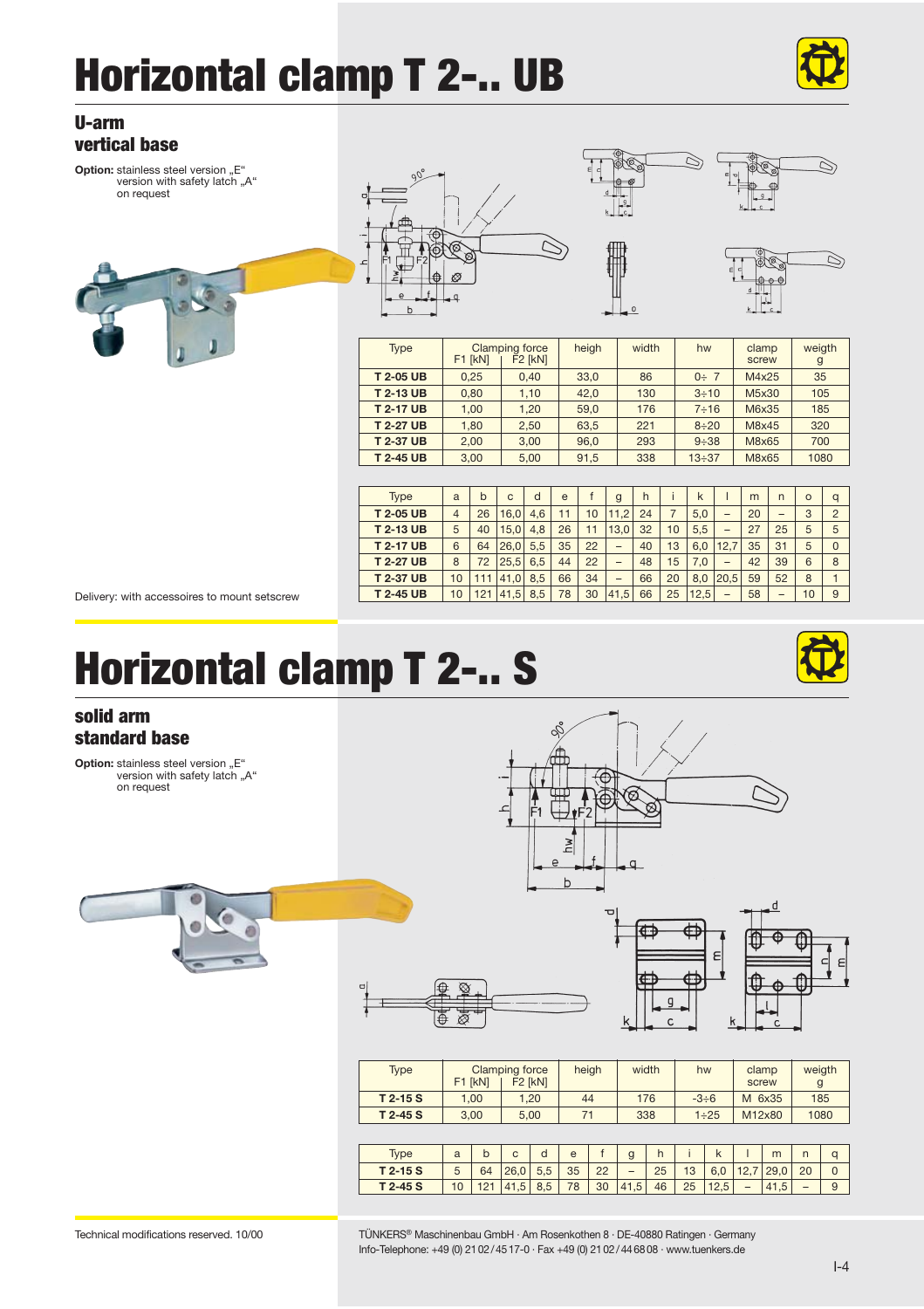## **Horizontal clamp T 2-.. UF**



 $\tilde{\Gamma}$ 



| <b>Type</b>     | F1 [kN] | Clamping force<br>F <sub>2</sub> [kN] | heigh | width | hw           | clamp<br>screw | weigth<br>g |
|-----------------|---------|---------------------------------------|-------|-------|--------------|----------------|-------------|
| <b>T2-17 UF</b> | 1.0     | 1.2                                   | 88.5  | 176   | $20 \div 29$ | M6x35          | 245         |
| <b>T2-27 UF</b> | 1.8     | 2.5                                   | 86.0  | 221   | $6 + 18$     | M8x45          | 390         |

| <b>vpe</b>      | a | ັ  | $\overline{ }$ |                                 | e  |    | g  |    |    |   |      | m  |    |
|-----------------|---|----|----------------|---------------------------------|----|----|----|----|----|---|------|----|----|
| <b>T2-17 UF</b> |   | 52 |                | $\overline{r}$<br>$\sim$<br>5,5 | 35 | 10 | 20 | 74 | 13 | 6 |      | 32 |    |
| <b>T2-27 UF</b> |   | 58 | 28.5           | 6.5                             | 40 | 8  | 24 | ٠. | 15 |   | 42.5 | 38 | 23 |

Delivery: with accessoires to mount setscrew

### **Setscrew T 2-.. A**

#### **with neoprene cover**

tempored tenside strength class 8.8 galvaized





| Type               | size   | diameter | heigh<br>h. | length | weigth<br>g |
|--------------------|--------|----------|-------------|--------|-------------|
| T2-AS 5x30         | M 5x30 | 13       | 10          | 38     | 8           |
| T2-AS 6x35         | M 6x35 | 16       | 13          | 45     | 12          |
| T2-AS 8x35         | M 8x35 | 21       | 16          | 48     | 25          |
| T2-AS 8x50         | M 8x50 | 21       | 16          | 63     | 30          |
| T2-AS 8x65         | M 8x65 | 21       | 16          | 78     | 35          |
| <b>T2-AS 12x50</b> | M12x50 | 31       | 24          | 70     | 70          |
| T2-AS 12x80        | M12x80 | 31       | 24          | 100    | 90          |

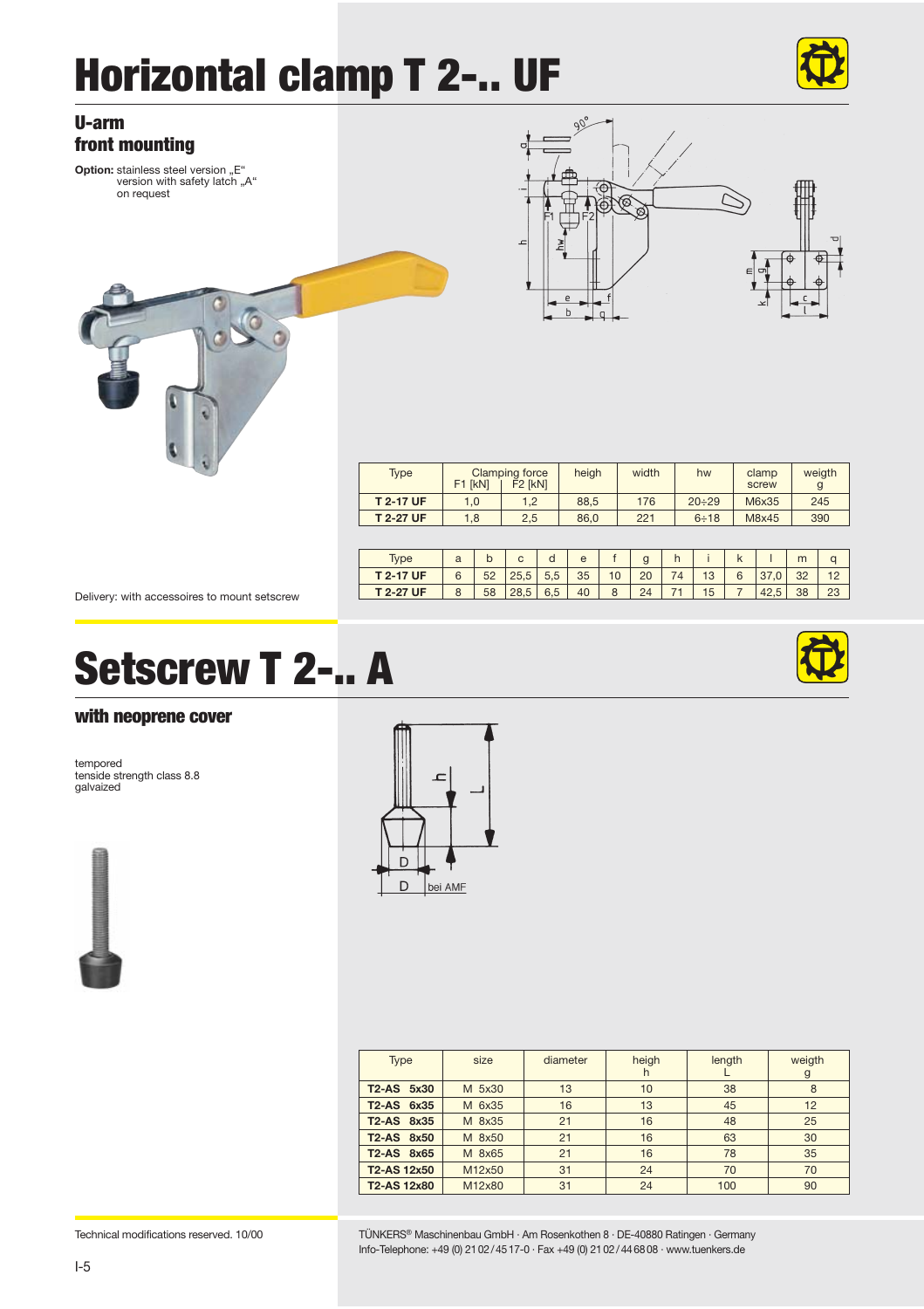### **Hook clamp T 3-..**



#### **Standard base**

**Option:** stainless steel version ..E" version with safety latch "A" on request



| J. | Œ                        |  |
|----|--------------------------|--|
| S  | b<br>$\rm e$<br>$\equiv$ |  |
|    | 曲<br>۲Ŧ<br>g<br>k<br>Ċ   |  |

| <b>Type</b> | <b>Clamping force</b><br>[kN] | Adiustment<br>(mm) | heigh | width | weigth |
|-------------|-------------------------------|--------------------|-------|-------|--------|
| T 3-30      | 2.0                           |                    | 33    | 130   | 100    |
| $T3-51$     | 3.0                           | 12                 | 36    | 230   | 270    |
| $T3-81$     | 5,0                           | 12                 | 70    | 308   | 850    |

| <b>Type</b> | b         | c  | d        | e              | g   |             |    |    | m         | n  | R   | s   |
|-------------|-----------|----|----------|----------------|-----|-------------|----|----|-----------|----|-----|-----|
| T 3-30      | $36 - 41$ | 19 | $\Omega$ | 36.5-41.5      | 4,5 | 22,5        | 6  | 31 | 28        | 41 | 4.5 | 45  |
| $T3-51$     | 67-79     | 19 |          | 74,5-86,5      | 5,5 | 23,0        | 13 | 40 | $32 - 35$ | 46 | 5.5 | 98  |
| $T3-81$     | 58-70     | 29 |          | 12,0 58,5-70,5 |     | $11.0$ 49.0 | 13 | 55 | 60        | 88 | 8.0 | 144 |
|             |           |    |          |                |     |             |    |    |           |    |     |     |

### **Latch bracket T 3-.. G**

**for hook clamp Typ T 3-...**

galvanized, bushes case hardened, rivct of stainless steel





 $\overline{r}$ 

 $\equiv$ 

h

| Type     | heigh | width | weigth |
|----------|-------|-------|--------|
|          |       |       |        |
| T 3-30 G | 29    | 31    | 40     |
| T 3-51 G | 29    | 40    | 70     |
| T 3-81 G | 61    | 55    | 320    |

| Type     | b  | C  | d  | g    | h    | $\mathsf k$ |    | m         |       | $\circ$ |
|----------|----|----|----|------|------|-------------|----|-----------|-------|---------|
| T 3-30 G | 6  | 19 | 8  | 4,5  | 22.5 | 6           | 31 | 28        | $4^+$ | 6.8     |
| T 3-51 G | 6  | 19 | 10 | 5,5  | 23.0 | 13          | 40 | $32 - 35$ | 46    | 10.8    |
| T 3-81 G | 12 | 29 | 15 | 11.0 | 49.0 | 13          | 55 | 60        | 89    | 13.7    |